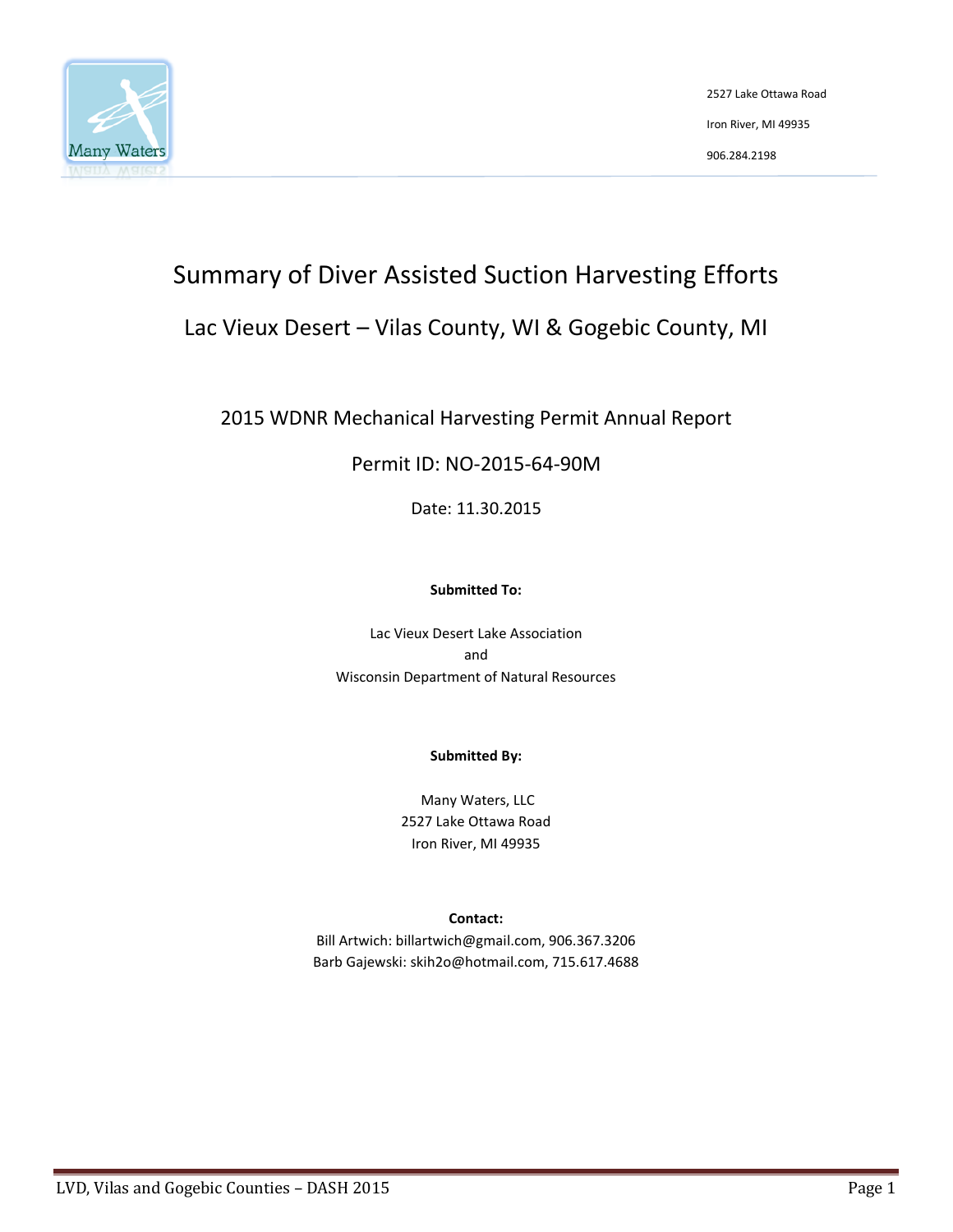### **Introduction**

The Lac Vieux Desert Lake Association solicited the services of Many Waters, LLC to use Diver Assisted Suction Harvesting (DASH) to manage for Eurasian watermilfoil (EWM) on Lac Vieux Desert, located in Vilas County Wisconsin and Gogebic County Michigan. DASH is a mechanical process and requires a mechanical harvesting permit (Form 3200-113 (R 3/04)) from the Wisconsin Department of Natural Resources (WDNR). The 2015 Permit ID is NO-2015-64-90M.

#### **Dive Methods**

While using DASH, a diver typically will begin by locating the invasive plant such as Eurasian watermiloil plant from the surface, and then descend next to the plant while simultaneously lowering the nozzle. Divers works along the bottom by using fin pivots, kneeling on the bottom or hovering above the bottom at a distance where the root mass of the plant is within hands reach. The diver will either feed the top of the plant into the hose first and then uproot the plant or uproot the plant and feed it root wad first into the hose. It is very important that the diver shake as much sediment from the root wad before getting the root wad near the nozzle. Shaking the root wad away from the nozzle helps maintain visibility for the diver and minimizes debris and sediment in the holding bins. As plants are fed into the nozzle, the diver carefully observes for possible fragments. Fragments are caught by hand and fed into the nozzle.

Work sites that have dense monotypic beds of EWM, the initial DASH efforts are quite simple. The diver will descend adjacent to the bed and begin hand pulling or harvesting systematically across the bed to dismantle the bed. Once the majority of the bed is removed, a more systematic approach follows to target remaining clustered, scattered or outlier plants in the work site. As part of our method for covering a work area while using DASH (or divers alone), a grid pattern is used. A diver will start at either the port or starboard side of the boat and work to and from the boat perpendicular to the direction the boat is facing. For example, with the boat facing north and the diver starting on the port side, the diver begins by heading west. The diver will continue to work perpendicular to the boat until reaching the end of the suction hose. The diver then works back to the boat on a new transect line. Distance between each transect is dictated by visibility, density of EWM, and obstructions. This process is repeated on the opposite side and in front of the boat. Depending on the site, once the diver has adequately covered the area, which the suction hose can reach, they will signal the deckhand to let out more anchor line or determine that the boat needs re-positioning.

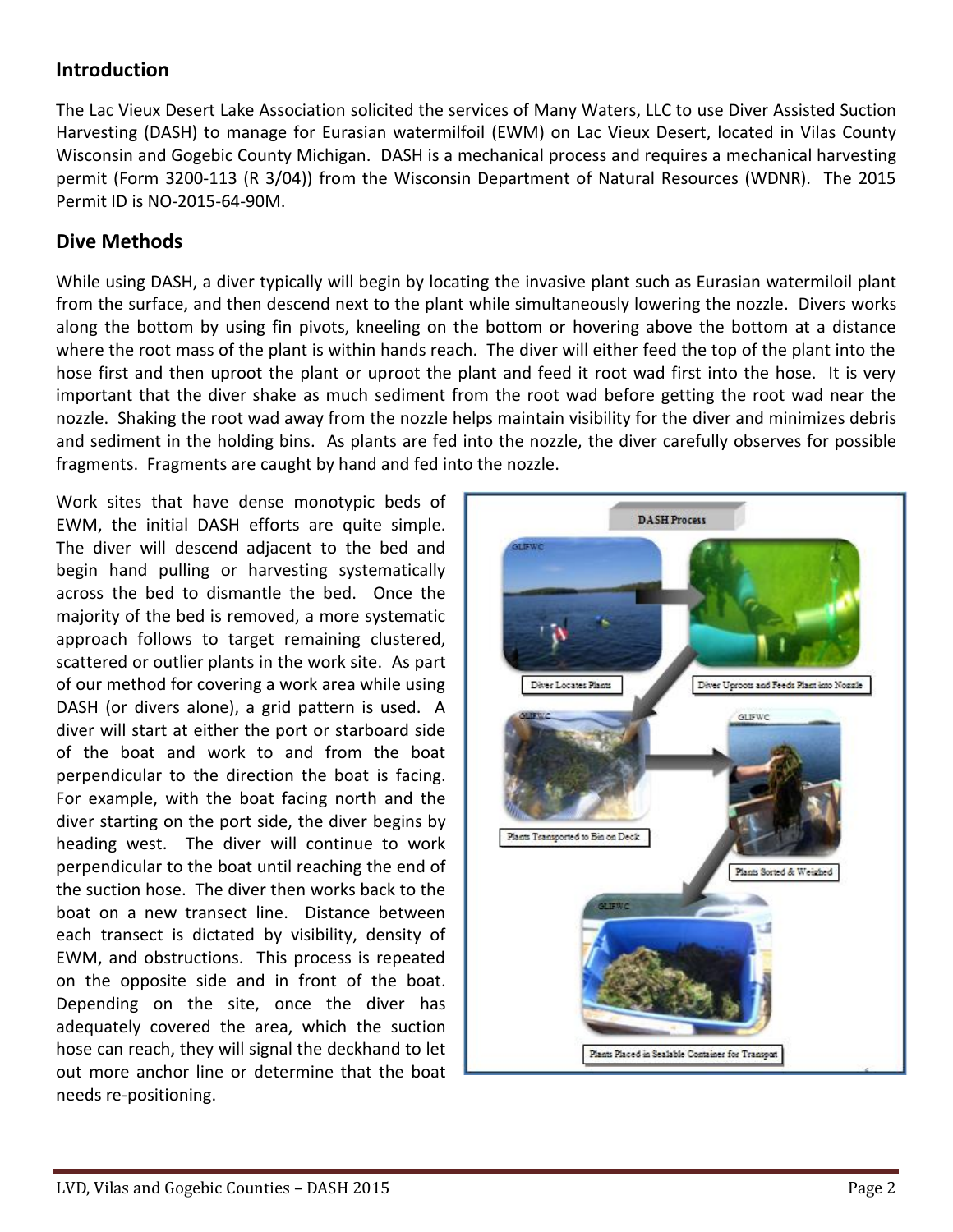Once plants reach the surface, a hose dispenses the plant material into a series of screened bins located on the deck of the boat. These bins capture plants and allow water to drain out back into the lake. Plants on deck are sorted into two categories: the targeted invasive plant and native vegetation. A wet weight of both the invasive plant and all native species combined is taken. Plants are placed in sealable containers or bags for transport to the dumping site. The dumping site is a pre-determined site upland, away from any water body.



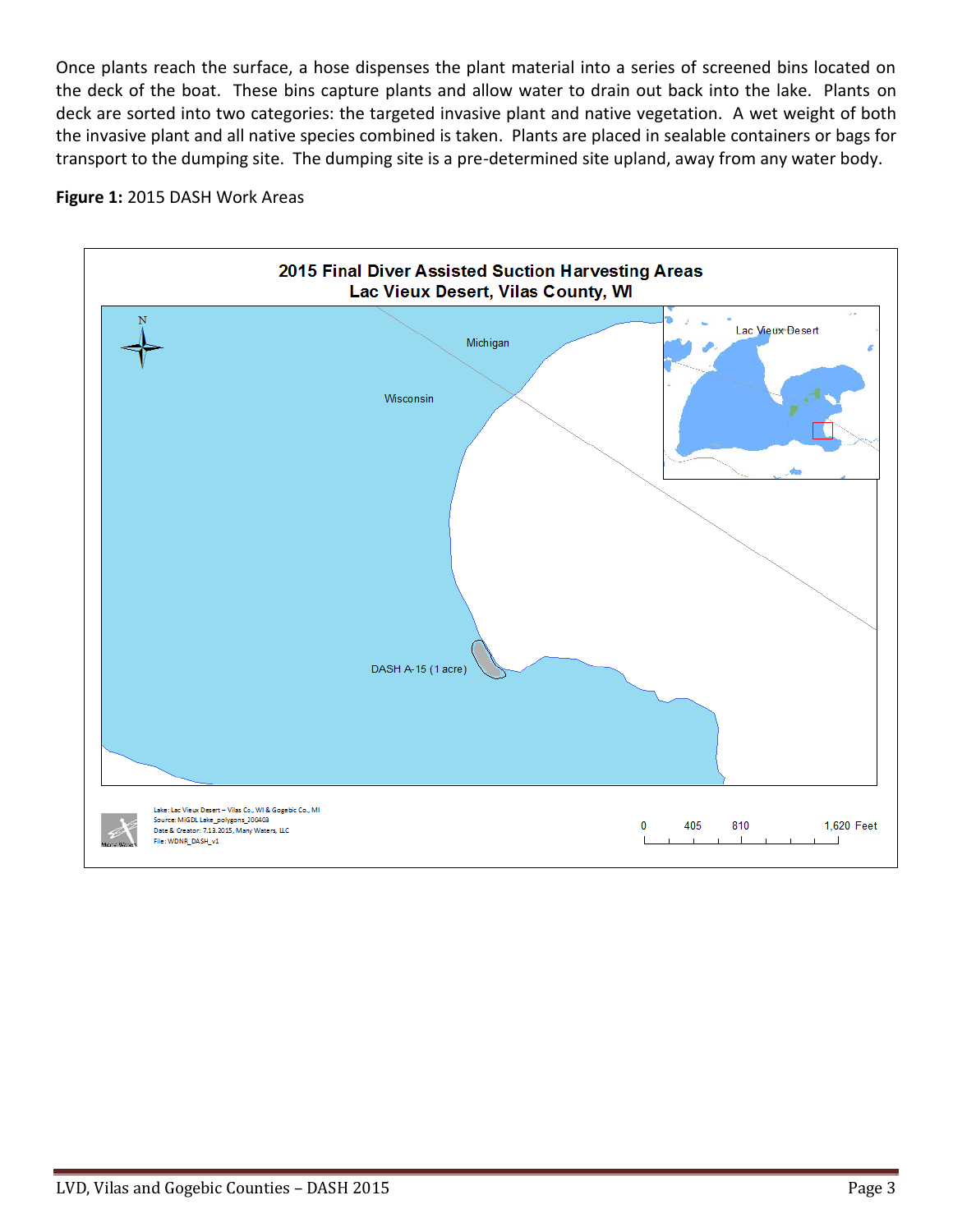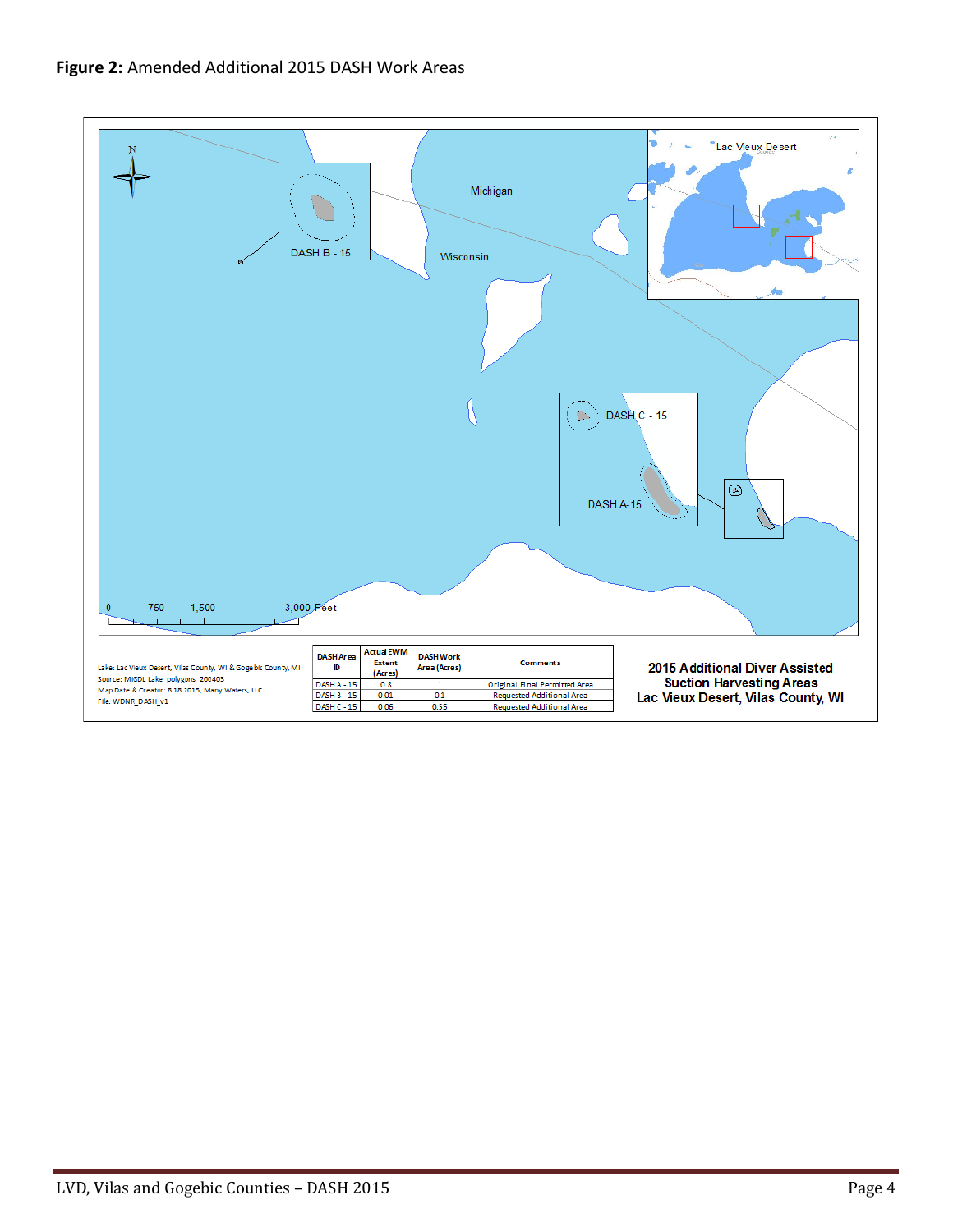## **Summary**

## **Table 1:** Daily Summary of DASH Efforts

| Date      | Location  | <b>Size</b><br>(acre<br>s) | <b>DASH Boat Location</b> |               |                           |                         | <b>Native</b>                                                 |                                                       |              |
|-----------|-----------|----------------------------|---------------------------|---------------|---------------------------|-------------------------|---------------------------------------------------------------|-------------------------------------------------------|--------------|
|           |           |                            | Lat (NAD 83)              | Long (NAD 83) | <b>Dive Time</b><br>(hrs) | <b>EWM</b><br>$(Ibs^*)$ | <b>Plants</b><br>Incidentally<br><b>Harvested</b><br>$(Ibs*)$ | <b>Native Plants</b><br>Incidentally<br>Harvested (%) | Total (lbs*) |
| 8/25/2015 | DASH-B-15 | 0.10                       | 46.137684                 | 89.113532     | 1.00                      | 24.00                   | 4.00                                                          | 16.67%                                                | 28.00        |
| 8/26/2015 | DASH-A-15 | 1.00                       | 46.127930                 | 89.080380     | 0.75                      | 19.00                   | 0.50                                                          | 2.63%                                                 | 19.50        |
| 8/26/2015 | DASH-A-15 | 1.00                       | 46.127670                 | 89.080380     | 0.50                      | 5.00                    | 0.25                                                          | 5.00%                                                 | 5.25         |
| 8/26/2015 | DASH-A-15 | 1.00                       | 46.127490                 | 89.080290     | 2.25                      | 54.00                   | 2.00                                                          | 3.70%                                                 | 56.00        |
| 8/26/2015 | DASH-A-15 | 1.00                       | 46.127560                 | 89.080180     | 0.75                      | 14.00                   | 1.00                                                          | 7.14%                                                 | 15.00        |
| 8/26/2015 | DASH-A-15 | 1.00                       | 46.127390                 | 89.080180     | 0.75                      | 21.00                   | 2.00                                                          | 9.52%                                                 | 23.00        |
| 8/26/2015 | DASH-A-15 | 1.00                       | 46.127120                 | 89.079770     | 0.75                      | 9.00                    | 1.00                                                          | 11.11%                                                | 10.00        |
| 10/1/2015 | DASH-C-15 | 0.55                       | 46.128640                 | 89.082150     | 2.25                      | 116.00                  | 18.00                                                         | 15.52%                                                | 134.00       |
|           |           |                            |                           |               | 9.00                      | 262.0                   | 28.75                                                         | 8.91%<br>(average)                                    | 290.75       |